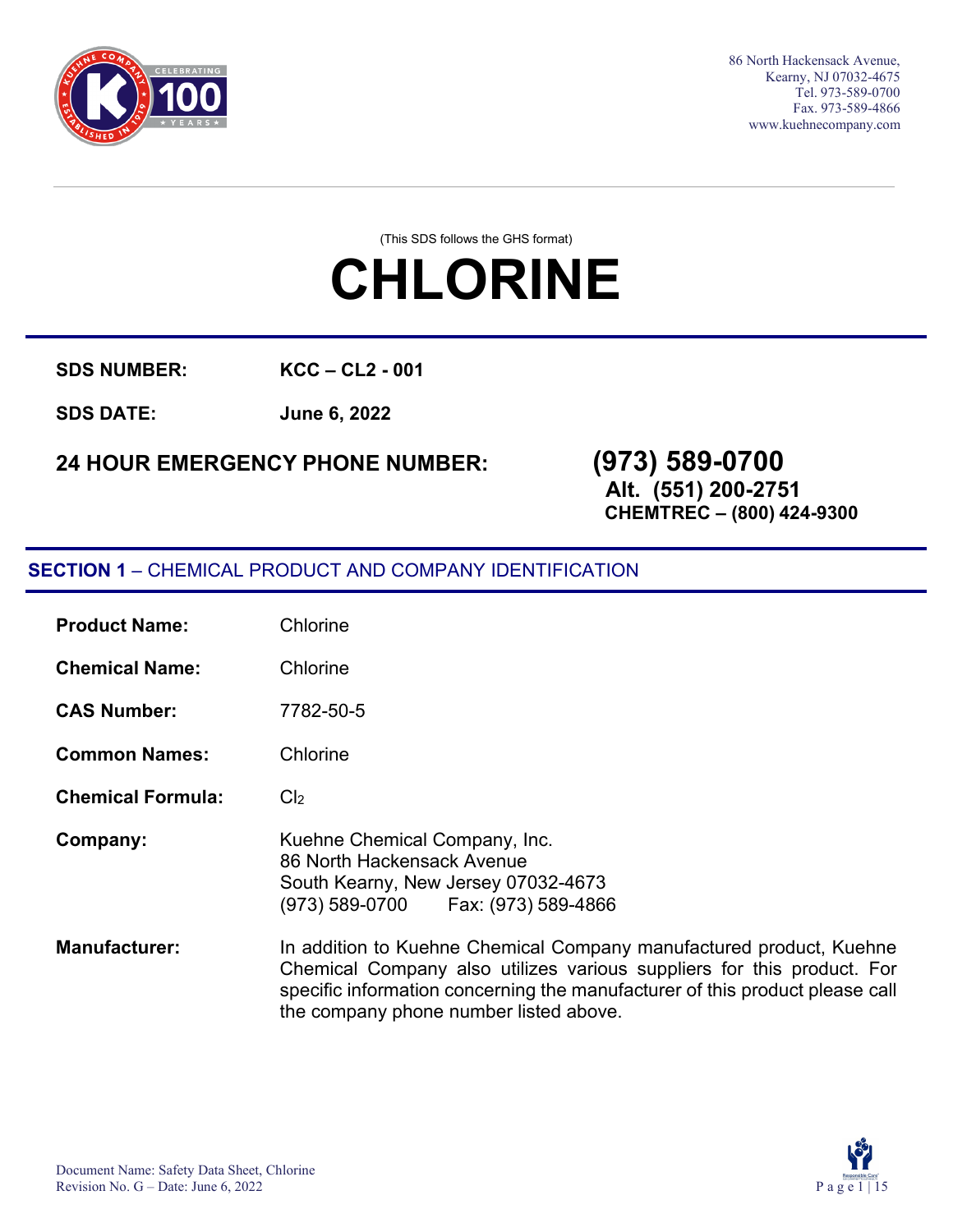#### **SECTION 2** – HAZARD(S) IDENTIFICATION

#### **Category 1**

**Symbol(s): Signal Word:** Danger Corrosive to metals: Category 1 Skin Corrosion: Category 1 Serious Eye Damage: Category 1 Acute Toxicity: Category 2 – Fatal if inhaled **Hazard Statements:** H270 - May cause or intensify fire; oxidizer H280 - Gas under pressure, may explode if heated H290 - May by corrosive to metals H314 – Causes severe skin burns and eye damage

- H330 Fatal if inhaled
- H400 Very toxic to aquatic life



Based on Nat'l Paint & Coatings Association HMIS system Chemical not listed. Ratings based on NFPA guidelines





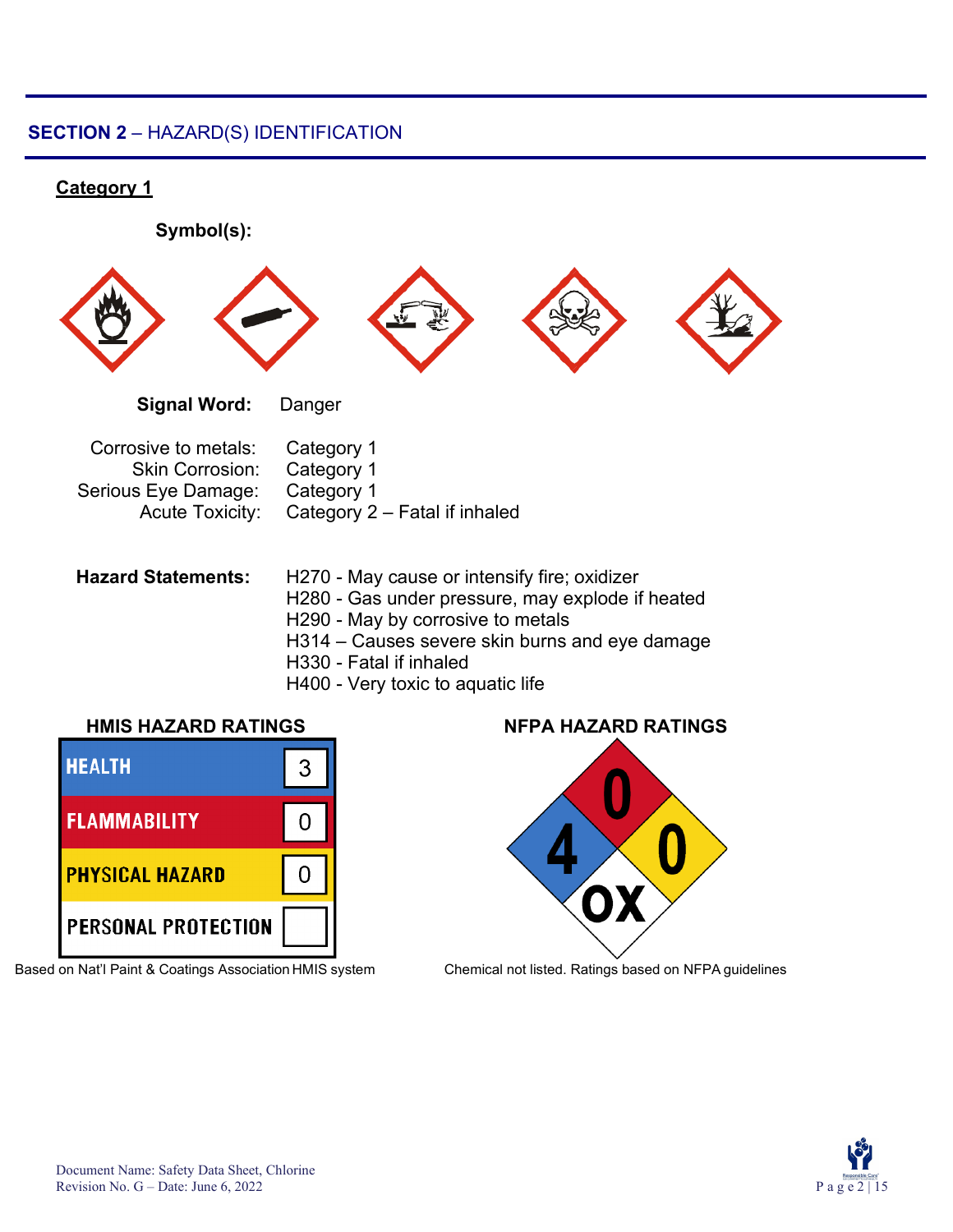#### **Effects of Exposure**

**Acute:** Inhalation – Coughing, burning, chest pain, vomiting, headache, anxiety and feeling of suffocation. Severe exposure may cause pneumonia and pulmonary edema.

Eyes – High concentrations or contact causes burns.

Skin – Contact may cause burns and tissue destruction. Contact with cold liquid or gas can produce freeze burns.

Ingestion – Is not a likely route of exposure.

- **Chronic:** Exposure above the established exposure limits may cause reduced breathing capacity.
	- **Note:** Can react explosively with organic products.

**Appearance:** Amber color liquid, Greenish yellow gas

**Routes of Entry:** Inhalation, Eye Contact, Skin

**Target Organs:** Eyes, Skin, Respiratory Tract

**Reproductive Effects:** No information is available and no adverse reproductive effects are anticipated.

**Cancer Information:** The ingredient(s) of this product is (are) not classified as carcinogenic by ACGIH (American Conference of Governmental Industrial Hygienists) or IARC (International Agency

for Research on Cancer), not regulated as carcinogens by OSHA (Occupational Safety and Health Administration), and not listed as carcinogens by NTP (National Toxicology Program).

**Synergistic Materials:** None known

**Mutagenicity:** There is no evidence of mutagenic potential.

**Medical Conditions Aggravated by Exposure:** Pre-existing respiratory disorders

#### **SECTION 3** – COMPOSITION AND INFORMATION ON INGREDIENTS

7782-50-5 Chlorine Chlorine

**CAS Number Name Common Names**

#### **Percentage Exposure Limits**

VOL: 99.5 - 100 PEL: 1 ppm ceiling (OSHA) WT: 99.5 - 100 TWA: 0.1 ppm (ACGIH) STEL: 0.4 ppm (ACGIH) IDLH: 10 ppm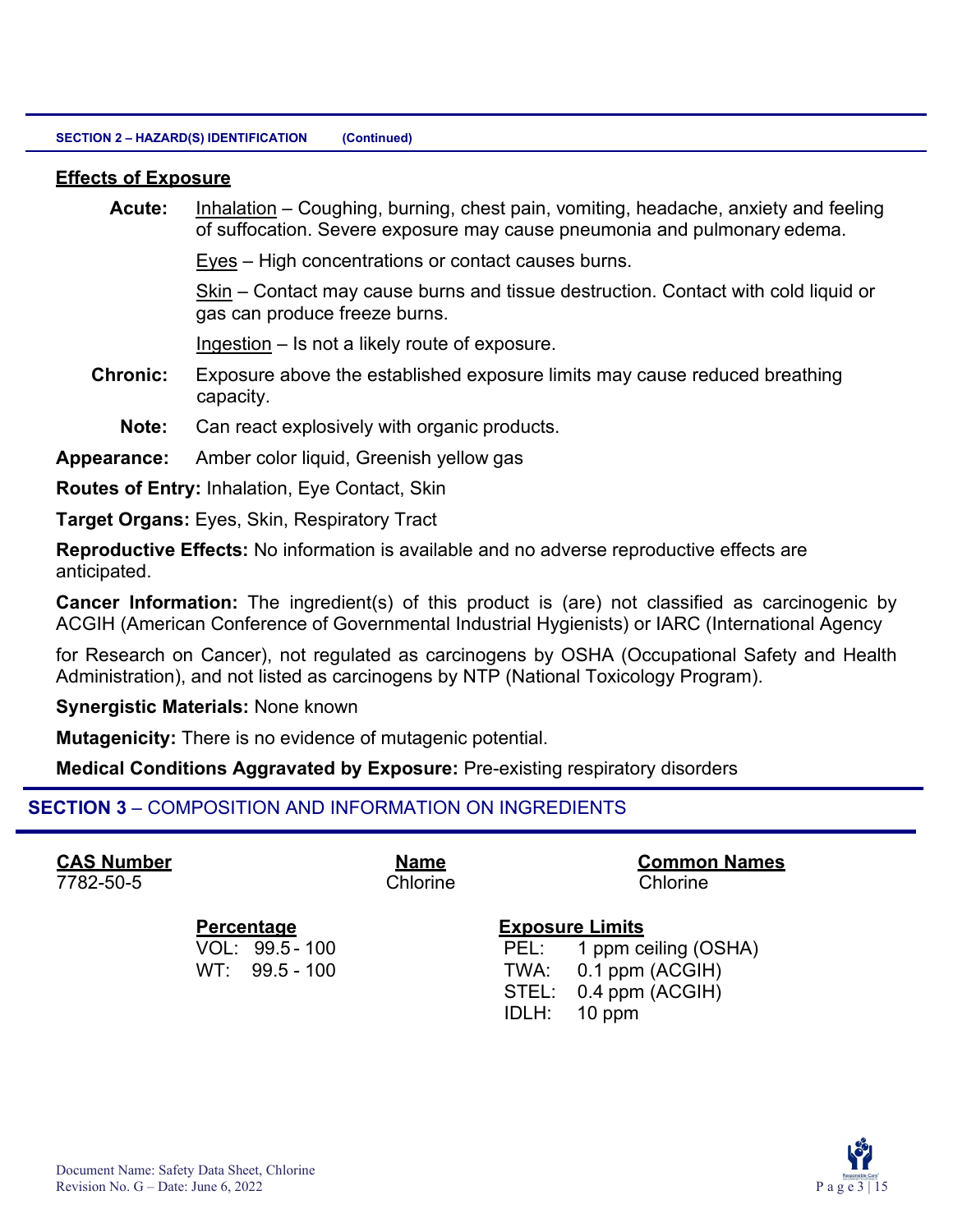**SECTION 4** – FIRST AID MEASURES

- **Inhalation:** Remove to fresh air. If breathing is difficult, have trained person administer oxygen. If respiration stops, have a trained person administer artificial respiration. In case of excessive inhalation, maintain under observation for 48 hours due to risk of pulmonary edema. **SEEK MEDICAL ATTENTION IMMEDIATELY.**
	- **Eyes:** Immediately flush eyes with a directed stream of water for at least 15 minutes. **SEEK MEDICAL ATTENTION IMMEDIATELY.**
	- **Skin:** Look for inhalation effects first. Keep airway open if consciousness is impaired. Remove contaminated clothing under safety shower. Flush exposed skin with water for at least 15 minutes. Wash with soap and water. If irritation is present after washing, **SEEK MEDICAL ATTENTION IMMEDIATELY.**
	- **Ingestion:** If swallowed, do not induce vomiting. Give large quantities of water if the person is conscious. (If available give several glasses of milk.) If vomiting occurs spontaneously, keep airway clear and give more water. **SEEK MEDICAL ATTENTION IMMEDIATELY.**

#### **Note to Physician**

Treatment is symptomatic. Because there is no known antidote for chlorine gas inhalation, effective and immediate relief of symptoms is the primary goal. Steroid therapy, if given early, has been reported effective in preventing pulmonary edema.

#### **SECTION 5** – FIRE-FIGHTING MEASURES

| <b>Flash Point:</b>                            | Not Applicable. |
|------------------------------------------------|-----------------|
| <b>Auto-ignition Temperature:</b>              | Nonflammable.   |
| Flammable Limits in Air - % by Volume - Upper: | Nonflammable.   |

#### **Extinguishing Media**

Cool fire exposed containers with water spray. Use agents appropriate for surrounding fire.

#### **Fire Fighting Procedures**

Water spray should be used to cool containers. Keep water away from the leak source. If possible, remove containers from fire zone. Apply water to cool containers.

#### **Fire and Explosion Hazard**

Non-combustible in air but most combustible materials will burn in chlorine as they do in oxygen. Flammable gases and vapors will form explosive mixtures with chlorine. Reacts explosively or forms explosive compounds with many common chemicals especially acetylene, turpentine, ether, ammonia gas, fuel gas, hydrogen, hydrocarbons and finely divided metals. Containers will vent through fusible plugs at  $71^{\circ}$ C.

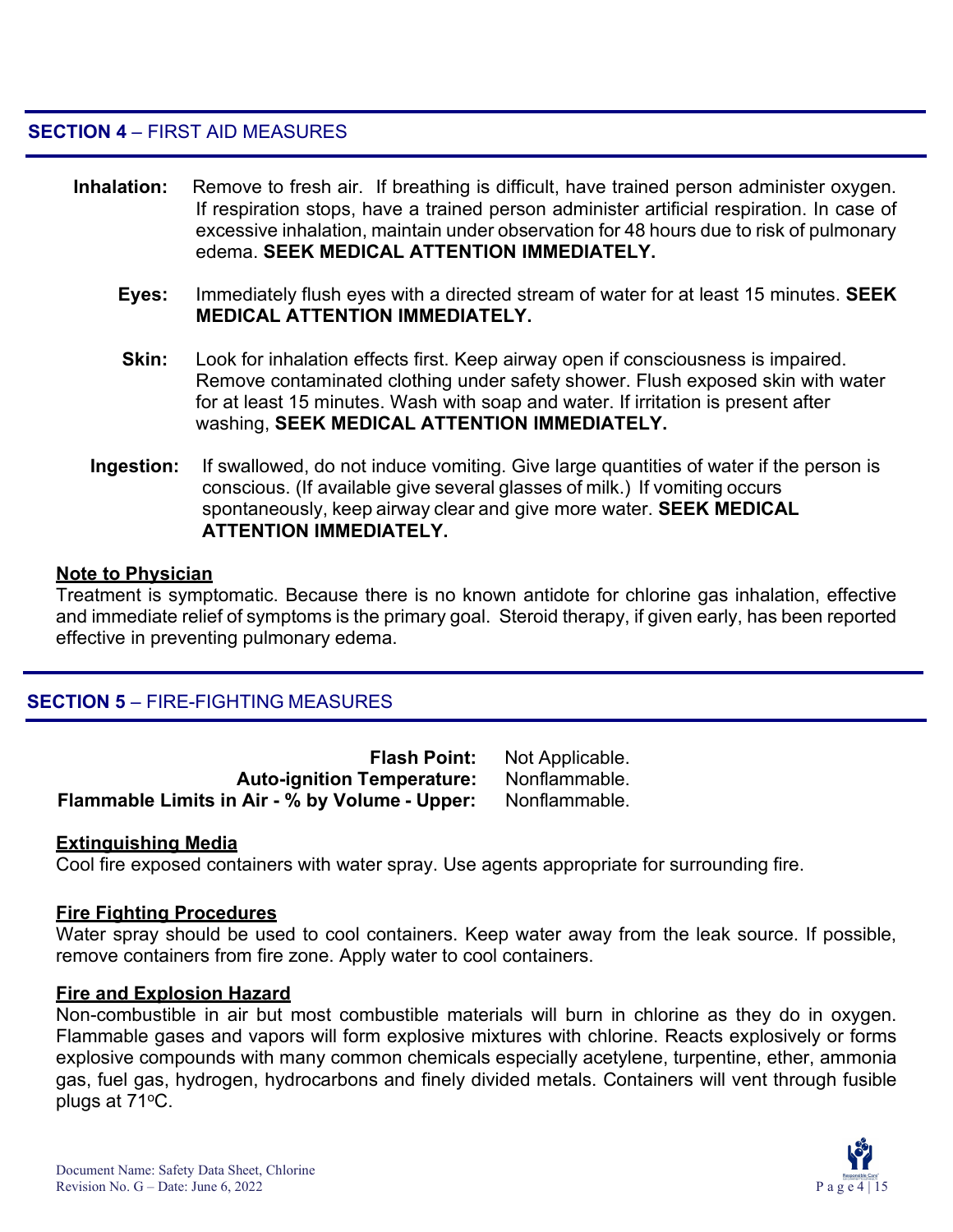#### **SECTION 6** – ACCIDENTAL RELEASE MEASURES

#### **Steps to be Taken if Material is Released or Spilled**

Evacuate unnecessary personnel. Keep unprotected personnel upwind of the spill area. Contain liquids and prevent discharges to streams or sewers.

#### **Ventilation Requirements**

General room ventilation plus local exhaust ventilation required. Provide ventilation in low-lying areas.

#### **Methods for Cleaning Up**

Move leaking container to an isolated area. Position to release gas NOT LIQUID. Chlorine can be absorbed into an alkaline solution such as caustic soda, soda ash, hydrated lime.

#### **SECTION 7** – HANDLING AND STORAGE

#### **Handling Precautions**

Follow safety procedures for containers of compressed gas. Provide special training to workers handling chlorine. Avoid breathing vapor or gas. Locate safety shower and eyewash station close to chemical handling area but not too close to limit usage. Secure containers at all times. Leaks should be fixed promptly. Do not allow contact with materials as noted in Section 10.

#### **Storage**

Store in well-ventilated area of low fire potential and away from incompatible materials (see section 10). Keep away from heat and source of ignition. Protect containers from weather and physicaldamage.

Liquid levels should be less than 85% of tank or cylinder capacity.

#### **Do Not Reuse Containers**

#### **SECTION 8** – EXPOSURE CONTROLS AND PERSONAL PROTECTION

#### Specific Personal Protective Equipment

- **Respiratory:** Use supplied air respirator in positive pressure mode for tank and confined space entry. Wear a NIOSH/MSHA-approved organic vapor acid-gas respirator, follow manufacturer's recommendations.
	- **Eye:** Wear chemical splash goggles plus a full face-shield to protect against splashing when appropriate.
	- **Gloves:** Wear chemical resistant gloves such as rubber, neoprene, or vinyl. Wear protective clothing to minimize skin contact. Wherever there is a possibility of splash or contact wear a chemical resistant full body suit and boots.

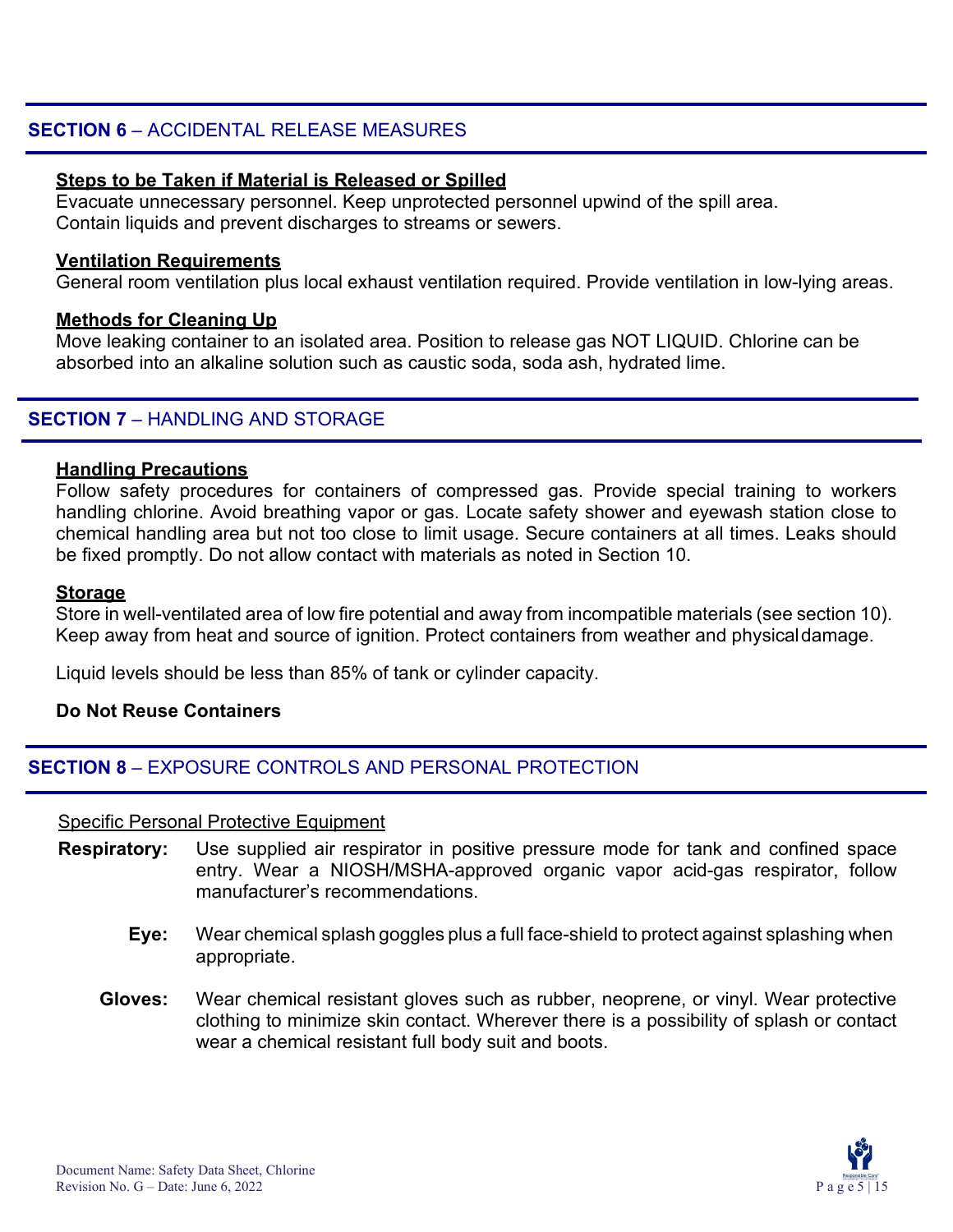**Other:** Emergency shower and eyewash facility should be in close proximity.

\*\*Poison\*\* Hazardous liquid and gas under pressure, may cause chemical pneumonia and even death in high concentrations, may cause severe irritation to skin, eyes, and respiratory tract. Liquid may burn eyes and skin.

Odor may indicate concentration above exposure limits.

#### **SECTION 9** – PHYSICAL AND CHEMICAL PROPERTIES

| Appearance:                                        | Clear, amber-colored liquid as shipped or greenish-yellow gas when<br>vaporized. |
|----------------------------------------------------|----------------------------------------------------------------------------------|
| Odor:                                              | Pungent irritating odor                                                          |
| pH:                                                | (Acidic)                                                                         |
| <b>Vapor Density:</b><br>$(Air = 1)$               | 2.5                                                                              |
| <b>Boiling Point:</b>                              | -29°F $(34$ °C)                                                                  |
| <b>Freezing/Melting Point:</b>                     | $-150^{\circ}F( -101^{\circ}C)$                                                  |
| <b>Solubility in Water:</b><br>Solubility (Other): | Slight<br>Soluble in alkaline solutions.                                         |
| <b>Specific Gravity:</b><br>$(H2O = 1)$            | 1.5                                                                              |
| <b>Odor Threshold (ppm):</b>                       | 0.06                                                                             |
| <b>Evaporation Rate:</b>                           | Not available                                                                    |
| <b>Chemical Family:</b>                            | Halogen                                                                          |
| % Volatile by Volume:                              | 100%                                                                             |
| <b>Molecular Weight:</b>                           | 71                                                                               |

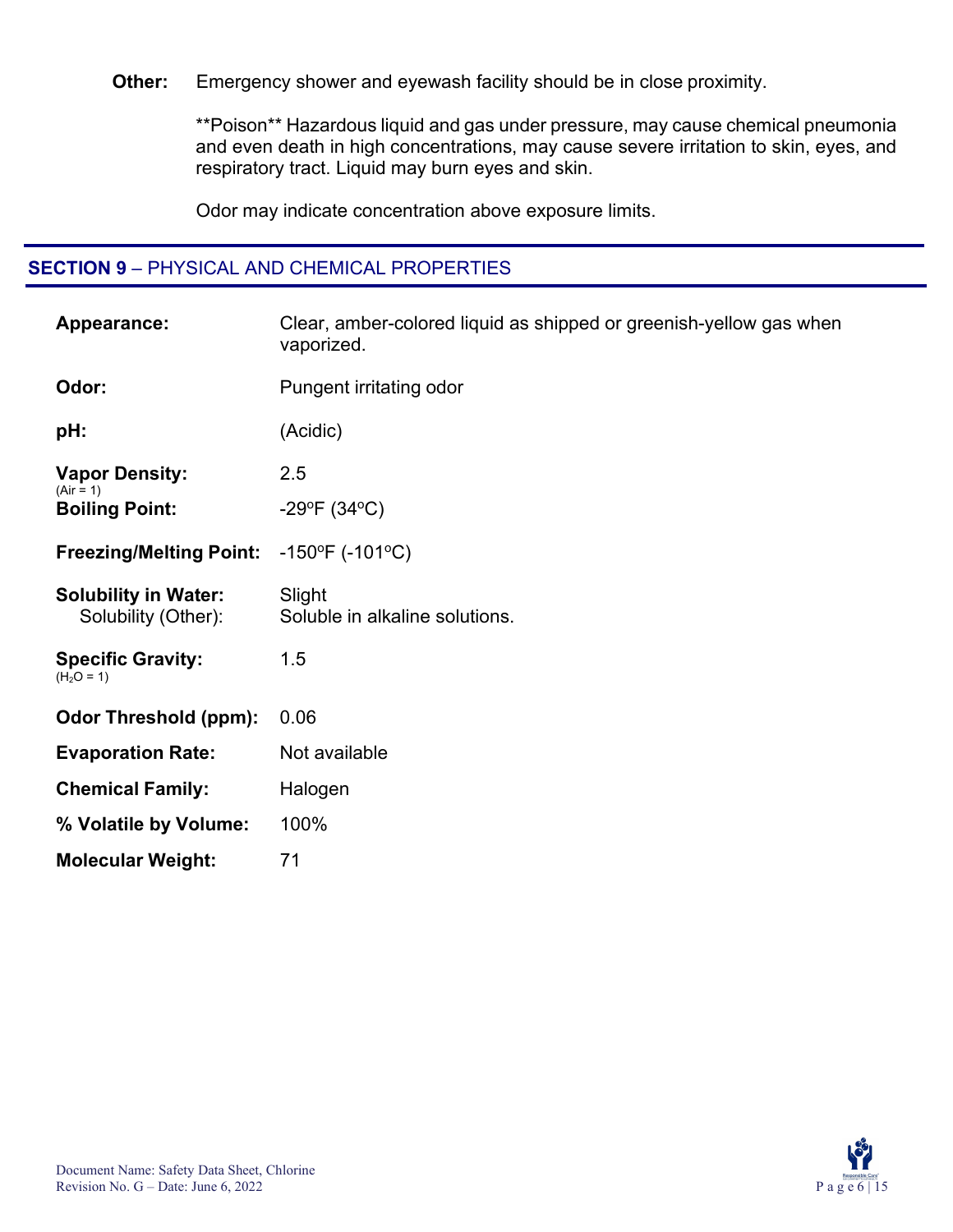#### **SECTION 10** – STABILITY AND REACTIVITY

#### **Conditions Contributing to Instability**

High temperatures, chlorine reacts with most metals at increased temperatures. Ignites carbon steel at 251oC.

#### **Incompatibility**

Stable at room temperature, contact with combustibles (gasoline, petroleum products, turpentine, alcohols, acetylene, hydrogen, ammonia and sulfur) and finely-divided metals may cause fires and explosions. Wet chlorine is corrosive to most metals except titanium.

**Reacts With:** Titanium, Carbon Steel, Hydrogen and Air, Oil, Greases, Lubricants, and Other **Hydrocarbons** 

#### **Hazardous Decomposition Products:** None known

**Hazardous Polymerization:** Hazardous Polymerization will not occur.

#### **SECTION 11** – TOXICOLOGICAL INFORMATION

| <b>CAS Number</b><br>7782-50-5           | <b>Name</b><br>Chlorine | <b>Common Names</b><br>Chlorine          |  |
|------------------------------------------|-------------------------|------------------------------------------|--|
| <b>Acute Inhalation LC<sub>50</sub>:</b> | human<br>rat            | 430 ppm/30 minutes<br>293 ppm/60 minutes |  |
| Oral LD <sub>50</sub>                    | Rat                     | 5,800 mg/kg                              |  |

**Teratogenicity and Fetotoxicity:** No information is available and no adverse tetratogenic/embryotoxic effects are anticipated.

#### **SECTION 12** – ECOLOGICAL INFORMATION

**Ecotoxicological Information:** Highly toxic to aquatic life.

| Fish toxicity:        | $LC_{50}$ | <b>Pimephales Promelas</b> | $0.1$ mg/L (96 hour) |
|-----------------------|-----------|----------------------------|----------------------|
| Invertebrate Toxicity | $LC_{50}$ | Daphnia magna              | 0.017 mg/L (48 hour) |

**Environmental Effects:** Dangerous if allowed to enter drinking water supply in high concentrations. Do not contaminate domestic or irrigation water supplies, lakes, streams, ponds, or rivers. The substance is highly reactive and will not persist in the environment.

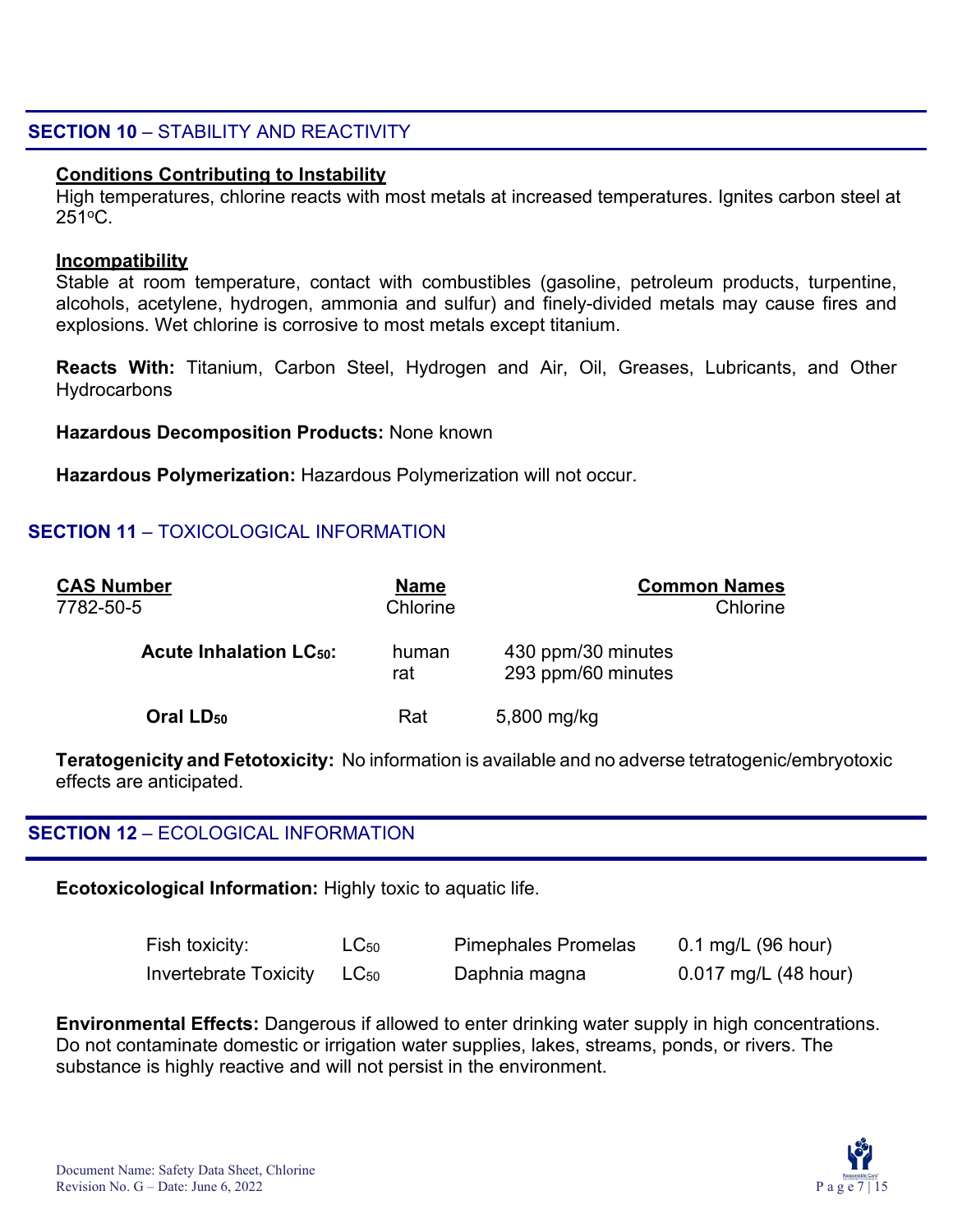#### **SECTION 13** – DISPOSAL CONSIDERATIONS

#### **Product Disposal**

Dispose of in accordance with all local, state, and federal regulations. Depending on the situation, special equipment may be required; Consult with your chlorine supplier.

#### **SECTION 14** – TRANSPORT INFORMATION

| <b>DOT Proper Shipping Name:</b> | Chlorine                          |
|----------------------------------|-----------------------------------|
| <b>DOT Hazard Class:</b>         | 2.3(5.1, 8)                       |
| <b>DOT ID Number:</b>            | <b>UN1017</b>                     |
| <b>DOT Hazardous Substance:</b>  | RQ 10 Lb. (Chlorine)              |
| <b>DOT Marine Pollutant:</b>     | <b>Marine Pollutant</b>           |
| <b>Additional Description:</b>   | Poison, Inhalation Hazard, Zone B |

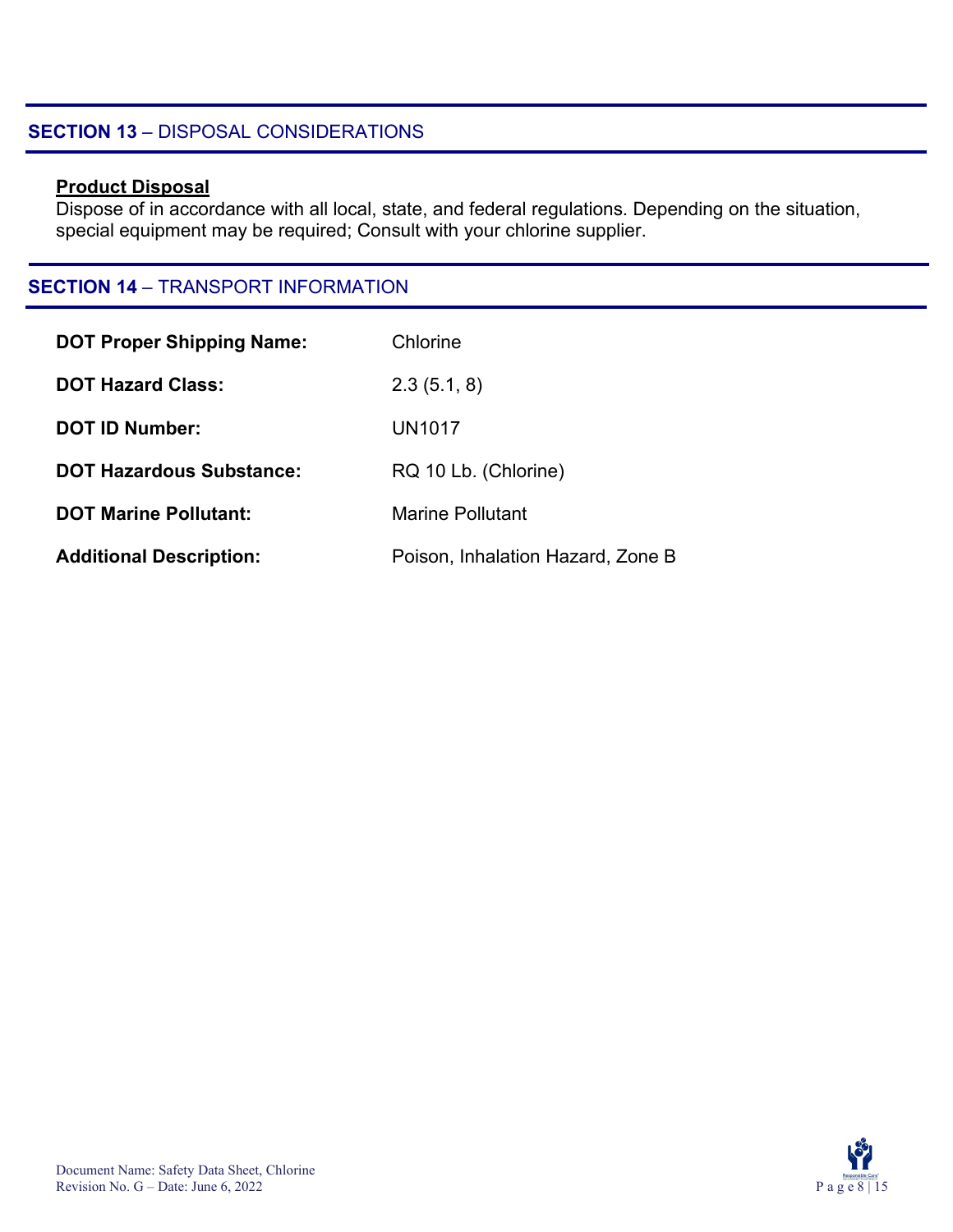#### **U.S. Federal Regulations**

**OSHA:** Physical classification – Compressed gas, Oxidizer, Corrosive Health classification – Corrosive, Highly Toxic

**TSCA (Toxic Substances Control Act):** Regulations, 40 CFR 710, all ingredients are on the TSCA Section 8 (b) Inventory.

**CERCLA and SARA/Title III:** Regulations (40 CFR 370 and 372) Section 313 Supplier Notification.

**This product contains the following toxic chemical(s) subject to reporting requirements of Section 313 of the Emergency Planning and Community Right-to-Know Act of 1986 and of 40 CFR 372:** 99.9% Chlorine (7782-50-5)

**Emergency Planning and Notification (40 CFR 355):** This product contains chemical(s) which are on the Extremely Hazardous Chemicals list:

Molecular chlorine (7782-50-5) TPQ=100

This product is registered with the USEPA as a pesticide as required under the Federal Insecticide, Fungicide and Rodenticide Act (FIFRA).

#### **Other Standards**

**Legislation which apply to this product:** Massachusetts Extraordinarily Hazardous Substance List Massachusetts Right to Know, Pennsylvania Right to Know, New Jersey Right-to-Know

**NSF Certification:** This product has been classified as an approved drinking water treatment chemical under ANSI/NSF Standard 60.

**American Water Works Association:** This product meets the specifications of AWWA-B301-99.

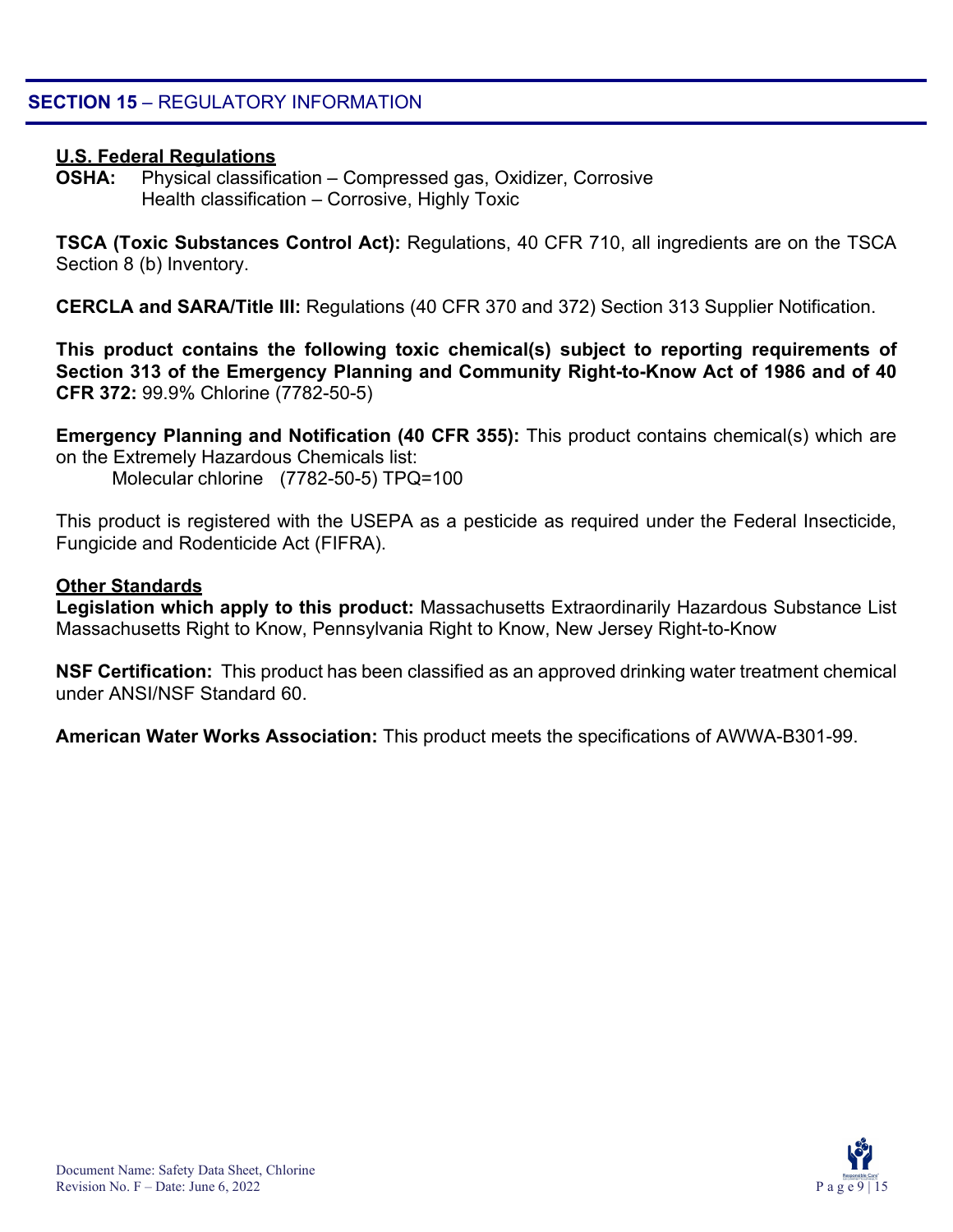#### **SECTION 16** – OTHER INFORMATION

**Product Use:** Bactericide in water purification, used in the manufacture of many inorganic and organic chlorinated compounds and pulp bleaching.

**Prepared By:** Kuehne Company's Health, Safety, Environmental & Security Department Revision G – 6 June 2022

For additional non-emergency health, safety or environmental information, telephone: (973) 589 - 0700 or write to:

#### Kuehne Chemical Company, Inc. 86 N. Hackensack Avenue South Kearny, New Jersey 07032-4673

#### **SDS Legend:**

| American Conference of Governmental Industrial Hygienists |
|-----------------------------------------------------------|
| <b>Chemical Abstracts Service Registry Number</b>         |
| Ceiling Limit (15 Minutes)                                |
| Occupational Safety and Health Administration             |
| Permissible Exposure Limit (OSHA)                         |
| Short Term Exposure Limit (15 Minutes)                    |
| Threshold Limit Value (ACGIH)                             |
| Time Weighted Average (8 Hours)                           |
|                                                           |

**IMPORTANT:** The information contained herein is offered only as a guide to the handling of this specific material and has been prepared in good faith by technically knowledgeable personnel. It is not intended to be all-inclusive and the manner and conditions of use and handling may involve other and additional considerations.

The information presented herein, while not guaranteed, was prepared by competent technical personnel and is true and accurate to the best of our knowledge. NO WARRANTY OF MERCHANTABILITY OR FITNESS FOR PURPOSE, OR OF ANY OTHER KIND, EXPRESS OR IMPLIED, IS MADE REGARDING PERFORMANCE, STABILITY OR OTHERWISE.

This information is not intended to be all-inclusive as to the manner and conditions of handling and storage. Other factors may involve other or use additional safety or performance considerations. While our technical personnel will be happy to respond to questions regarding safe handling and use procedures, safe handling and use remains the responsibility of the customer. No suggestions for use are intended as, and nothing herein shall be construed as a recommendation to infringe any existing patents or violate any federal, state or local laws, rules, regulations or ordinances.

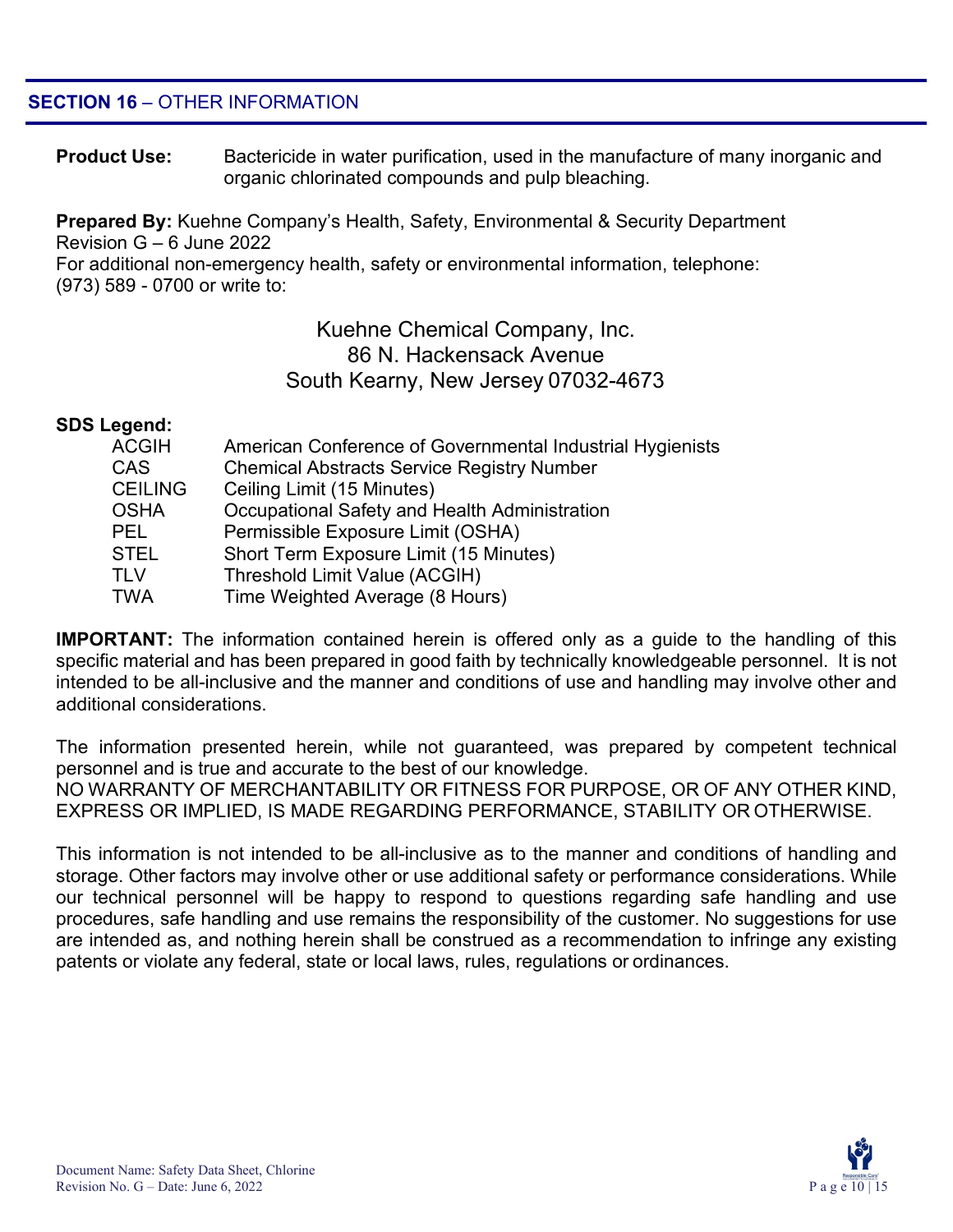No warranty of any kind is given or implied and Kuehne Chemical Company, Inc. will not be liable for any damages, losses, injuries or consequential damages that may result from the use of or reliance on any information contained herein.

This Safety Data Sheet (SDS) covers the following materials:

Chlorine – Liquefied gas: Under pressure

#### **REFERENCES:**

- American National Standard, Z400.1-1993
- The Chlorine Manual Sixth Edition
- Chlorine Institute Pamphlet 1 Chlorine Basics Edition 8 May 2014
- Pamphlet 164 Reactivity and Compatibility of Chlorine and Sodium Hydroxide with Various Materials Edition 3 May 2017
- National Institute for Occupational Safety and Health, US Dept. of Health & Human Services, Cincinnati, 1994.
- Supplier's Safety Data Sheets
- Windholz, Martha, Ed, The Merck Index, 11<sup>th</sup> ed., Merck and Co, Inc., Rahway, New Jersey, 1989.

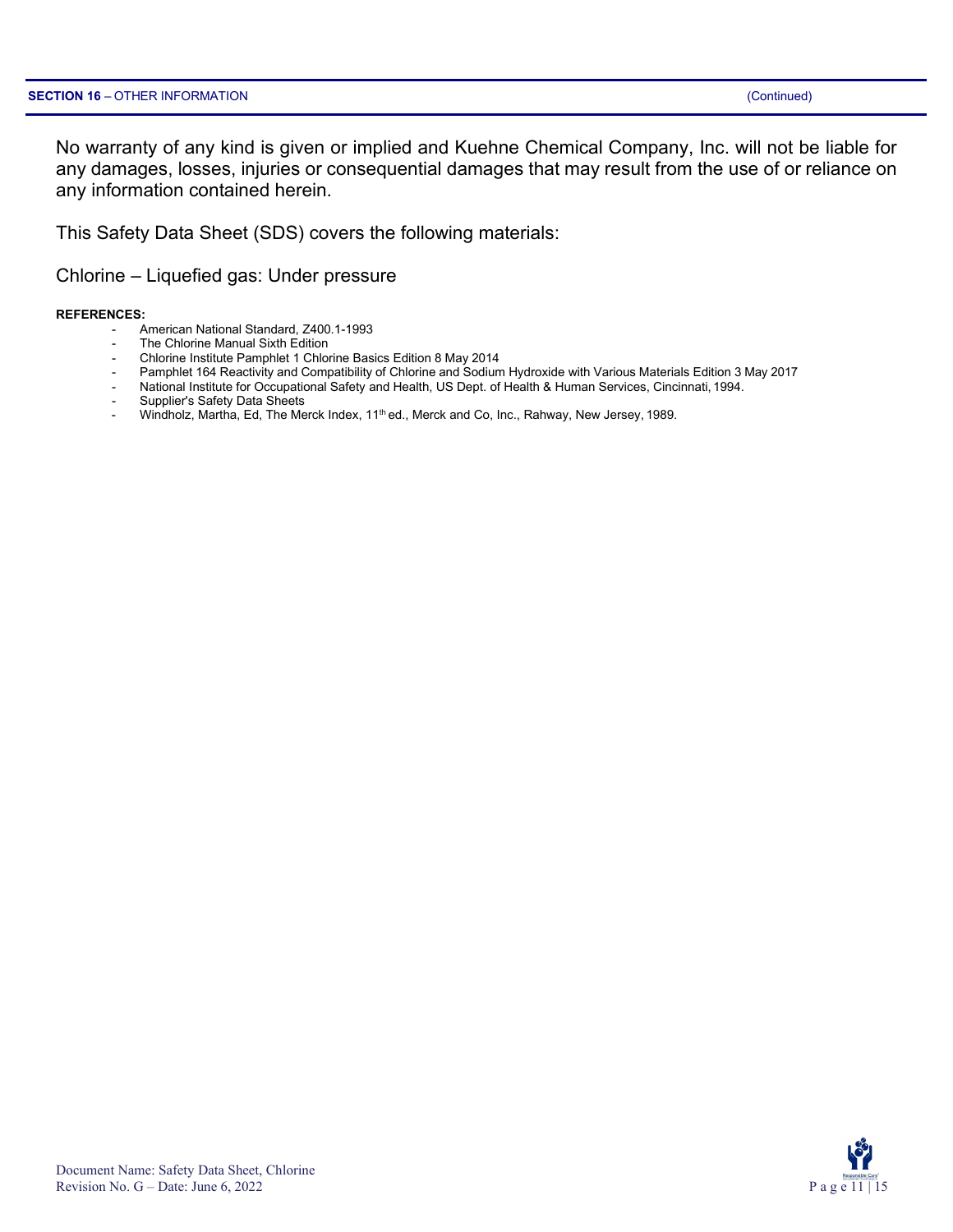### **WARNING LABEL INFORMATION**

| <b>Active Ingredient:</b> Chlorine $(Cl2)$ | Other Ingredients | $00.5\%$ | 99.5 % (by weight) |
|--------------------------------------------|-------------------|----------|--------------------|
| Total                                      |                   | 100.0 %  |                    |

## **KEEP OUT OF REACH OF CHILDREN**

## DANGER POISON



#### **FIRST AID**

**IF INHALED:** Move person to fresh air. If person is not breathing, call 911 or an ambulance then give artificial respiration, preferably mouth-to-mouth if possible. Call a poison control center or doctor for further treatment advice.

**IF IN EYES:** Hold eye open and rinse slowly and gently with water for 15-20 minutes. Remove contact lenses, if present, after the first 5 minutes, then continue rinsing eye. Call a poison control center or doctor for further treatment advice.

**IF ON SKIN OR CLOTHING:** Take off contaminated clothing. Rinse skin immediately with plenty of water for 15-20 minutes. Call a poison control center or doctor for further treatment advice.

**IF SWALLOWED:** Call a poison control center or doctor immediately for treatment advice. Have person sip a glass of water if able to swallow. Do not induce vomiting unless told to do so by a poison control center or doctor. Do not give anything by mouth to an unconscious person.

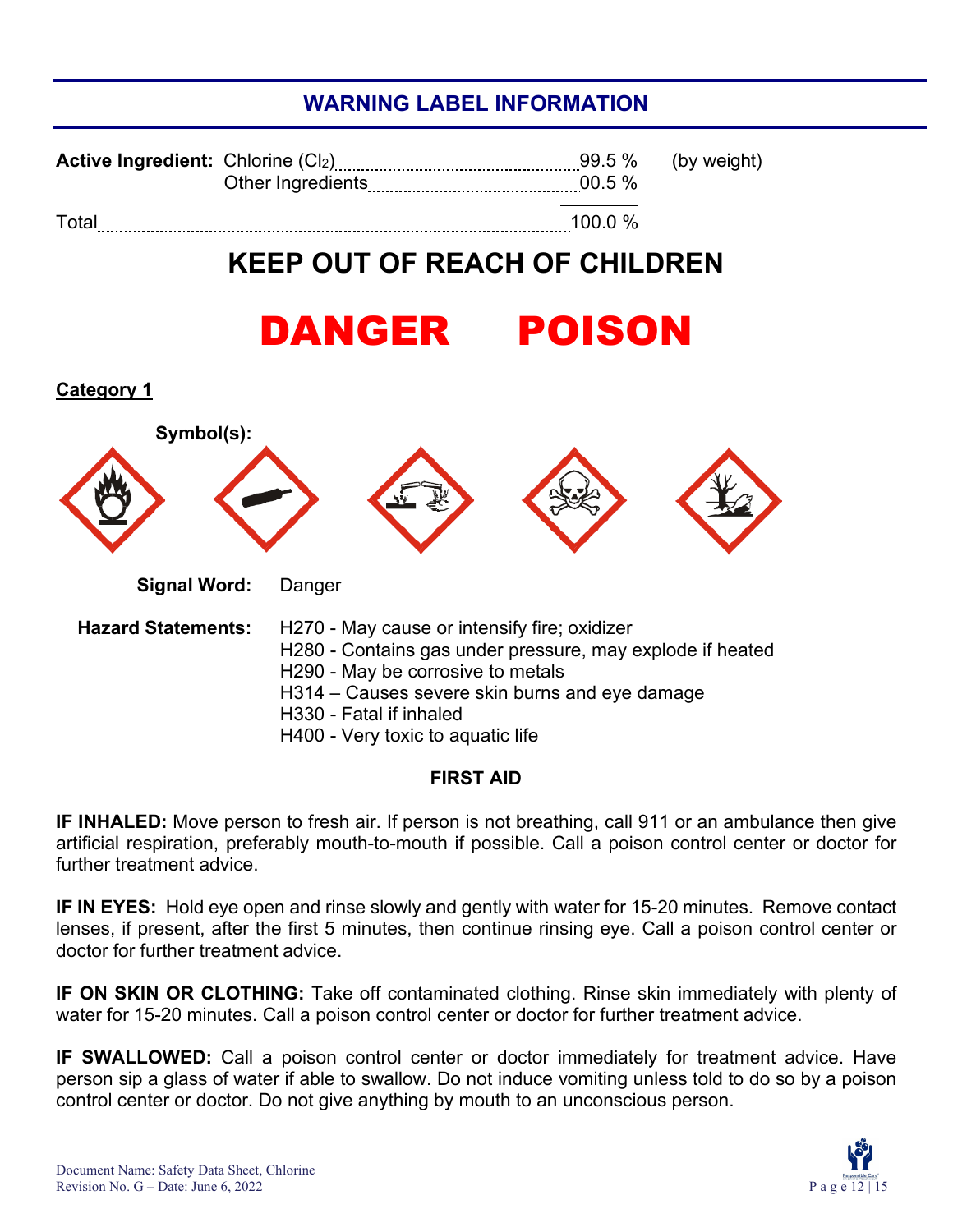**NOTE TO PHYSICIAN:** Probable mucosal damage may contraindicate the use of gastric lavage.

**HOT LINE NUMBER:** 1-800-POISON-1 Class I Pesticide

Have product container or label with you when calling a poison control center or doctor, or going for treatment.

#### **PRECAUTIONARY STATEMENTS HAZARDOUS TO HUMANS AND DOMESTIC ANIMALS**

**DANGER:** Fatal if inhaled or absorbed through the skin. Corrosive. Causes irreversible eye damage and skin burns. Do not breathe vapors. Do not get in eyes, on skin or on clothing. Wash thoroughly with soap and water after handling and before eating, drinking, chewing gum, using tobacco or using the toilet. Wear chemical resistant gloves (such as nitrile or butyl) and respirator. If air concentrations are less than the Immediately Hazardous to Life or Health (IDLH) limit of 10 ppm, then a full face canister style (gas mask) respirator approved for chlorine (MSHA/NIOSH approved number prefix TC-14G) can be used. If the concentrations are above the IDLH or if the concentrations are unknown then a self-contained breathing apparatus (SCBA) / (NIOSH approval number prefix TC-13F) must be worn. Remove and wash contaminated clothing before reuse.

**Personal Protective Equipment (PPE):** In case of a spill or leak, handler must wear coveralls worn over long-sleeved shirts, long pants, socks, chemical resistant footwear, waterproof or chemicalresistant gloves (such as nitrile or rubber) and respirator. If air concentrations are less than the Immediately Hazardous to Life or Health (IDLH) limit of 10 ppm, then a full face canister style (gas mask) respirator approved for chlorine (MSHA/NIOSH approved number prefix TC-14G) can be used. If the concentrations are above the IDLH or if the concentrations are unknown then a self-contained breathing apparatus (SCBA) / (NIOSH approval number prefix TC-13F) must be worn.

**Environmental Hazards:** This pesticide is toxic or highly toxic to fish and aquatic invertebrates. Do not discharge effluent containing this product into lakes, streams, ponds, estuaries, oceans, or other waters unless in accordance with the requirements of a National Pollution Discharge Elimination System (NPDES) permit and the permitting authority has been notified in writing prior to discharge. Do not discharge effluent containing this product to sewer systems without previously notifying the local sewage treatment plant authority. For guidance contact your local State Water Board or Regional Office of the EPA.

**Physical and Chemical Hazards:** Chlorine is a non-flammable gas, liquefied, under pressure. Do not drop container. Do not heat container. Keep away from intense heat or open sunlight. Corrosive to most metals in the presence of moisture.

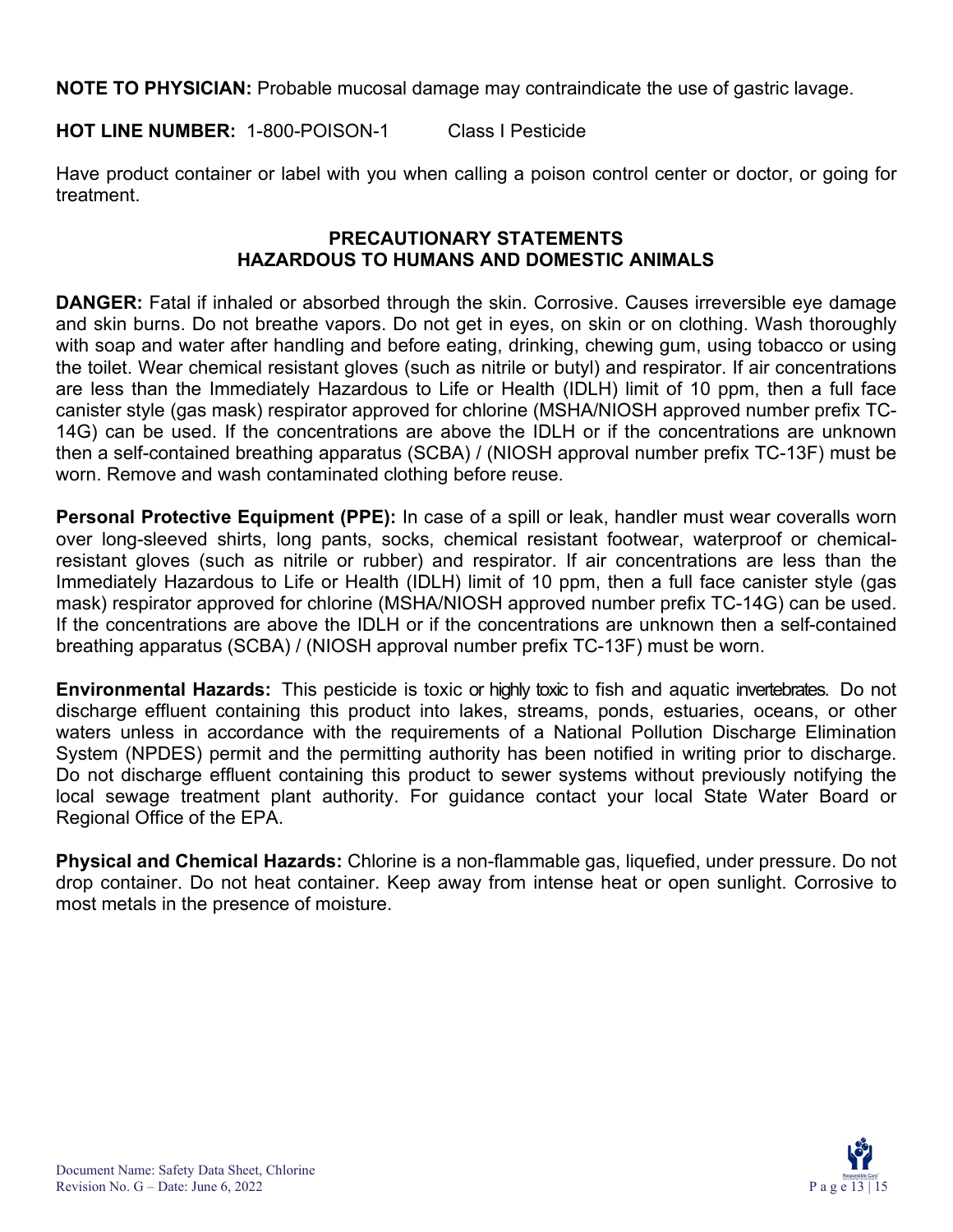### **DIRECTION FOR USE**

IT IS A VIOLATION OF FEDERAL LAW TO USE THIS PRODUCT IN A MANNER INCONSISTENT WITH ITS LABELING.

Only for use as a disinfectant and/or algaecide by experienced personnel only, in municipal water supplies, sewage, sewage and waste management plants, and in commercial and industrial cooling systems and in paper mills; and in repackaging into portable cylinders. Packagers must obtain their own registration with the Environmental Protection Agency.

Only specifically designed dispensing equipment should be used in accordance with manufacturer's instructions and according to state regulatory agency recommendations for dosage or residual chlorine levels which should be maintained for each specific site of application.

Have available a gas mask approved for chlorine service by the U.S. Bureau of Mines or the National Institute of Occupational Safety and Health. Handle and use only in accordance with practices recommended in the CHLORINE MANUAL published by the Chlorine Institute, Inc. Washington D.C. Use only in well ventilated areas.

#### **STORAGE AND DISPOSAL**

Store cylinders and ton containers in a dry area away from sources of heat and protected from direct sunlight and precipitation. Do not store in excessive heat. Segregate chlorine containers from other compressed gases and never stored near hydrocarbons, finely divided metals, turpentine, ether, anhydrous ammonia, and other flammable materials. All storage containers must have a weather resistant label and must not be accessible to the general public. Do not drop container. If container is damaged or leaking contact CHEMTREC and/or notify supplier immediately. Do not contaminate water, food, or feed by storage or disposal.

Exercise due caution to prevent damage to or leakage from the containers.

DISPOSAL OF CONTAINERS: Refillable container. Refill this container with Chlorine only. Do not reuse this container for any other purpose. Container is returnable and must be properly identified with return tag and returned as promptly as possible to supplier according to prescribed instructions and practices. All valves must be closed tightly and closures or caps secured. It is illegal to ship a leaking container.